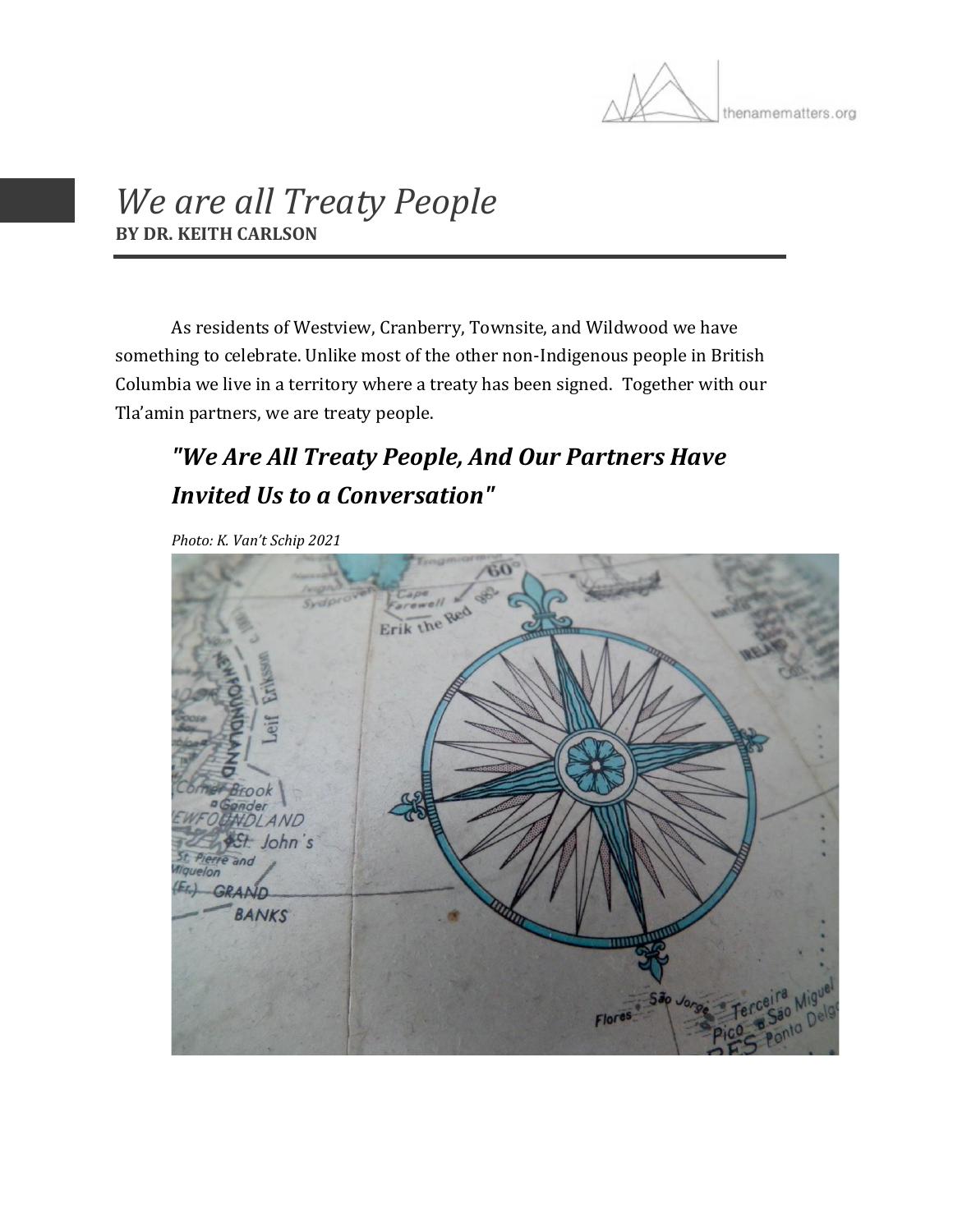Today, in asking us to reconsider the name of our town, the Tla'amin community is providing us an opportunity to demonstrate the sincerity we bring to our relationship with them as fellow treaty people. They are inviting us to reflect upon what retaining the name of BC's first Superintendent of Indian Affairs signifies to them. In that light it's important to remember that despite Israel Wood Powell having been more sympathetic to Indigenous people than his immediate predecessors (Frederick Seymour and Joseph Trutch earlier disavowed Aboriginal title and stripped Indigenous people of nearly all the rights they had secured under Gov James Douglas), took seriously his role as the head the government agency tasked with assimilating BC's Indigenous people. Under Powell's leadership Tees'kwat was never set aside as a Tla'amin reserve despite it having met all the criteria to have been one. Under his leadership the Indian Act was amended in 1880 making both Indigenous governance (the potlatch) and spirituality (the tamanawas dance) illegal. We mustn't allow ourselves to have a colonial amnesia about this history.



*Photo: K. Van't Schip 2021*